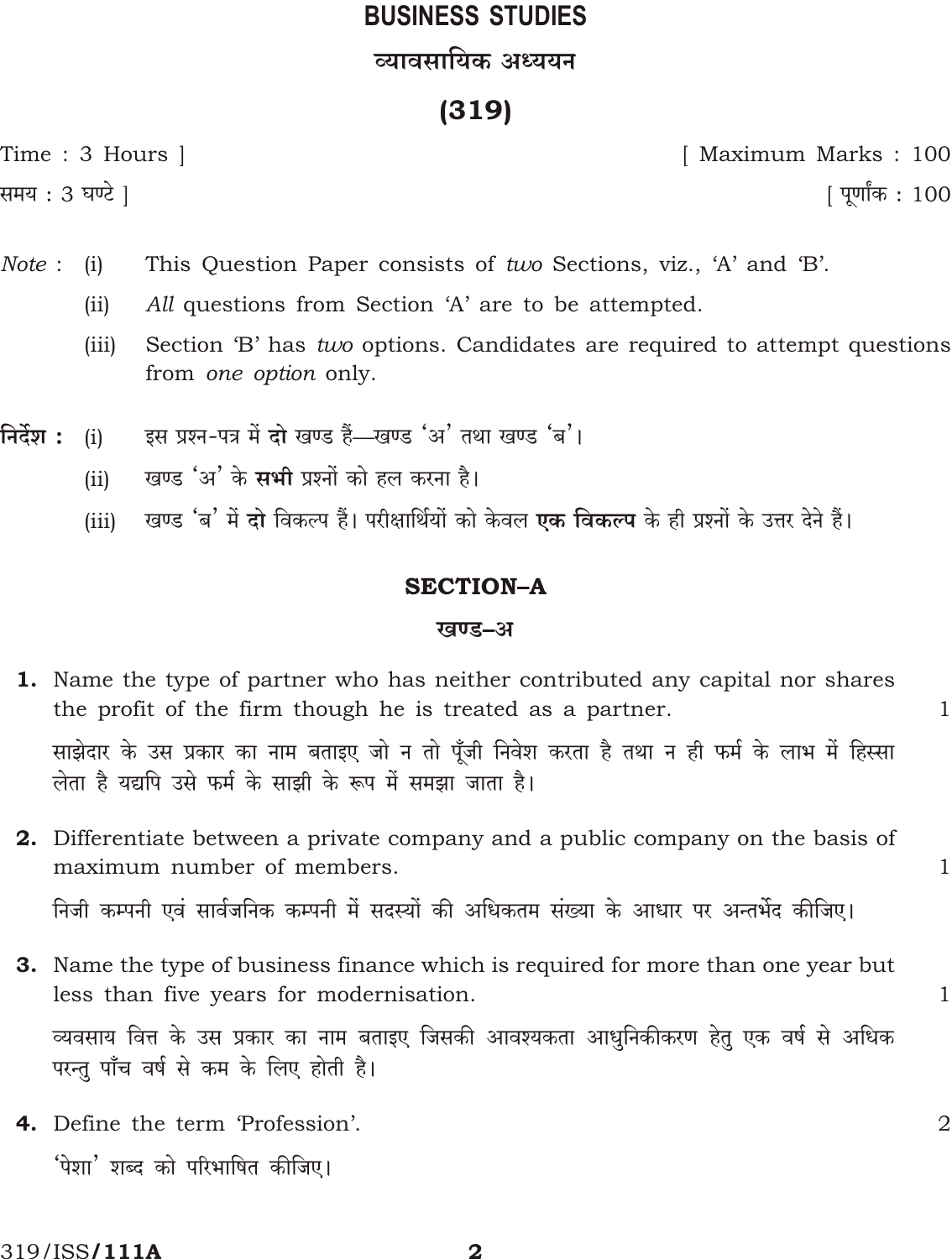| 5. Define 'Statutory Corporation' and give its one example.                                                                                                                  | $\mathbf{2}$   |
|------------------------------------------------------------------------------------------------------------------------------------------------------------------------------|----------------|
| 'सांविधिक निगम' को परिभाषित कीजिए तथा इसका <b>एक</b> उदाहरण दीजिए।                                                                                                           |                |
| 6. Explain, in brief, 'Memorandum of Association'.<br>'सीमा नियम' की संक्षेप में व्याख्या कीजिए।                                                                             | $\overline{2}$ |
| 7. Which form of business organisation would you recommend under each of the<br>following circumstances and why?                                                             | 2              |
| Where the production of goods involve manual skill<br>(a)                                                                                                                    |                |
| Where persons from different walks of life, having ability, management<br>(b)<br>talent and skill, can join together to carry on business                                    |                |
| निम्नलिखित प्रत्येक स्थिति में आप व्यवसाय संगठन के कौन-से स्वरूप की संस्तुति करेंगे तथा क्यों?                                                                               |                |
| (क) जहाँ वस्तु उत्पादन में हस्त-कौशल की आवश्यकता हो                                                                                                                          |                |
| (ख) जहाँ जीवन के विभिन्न क्षेत्रों से योग्यता, प्रबन्ध के गुणों तथा कौशल के लोग व्यवसाय चलाने के<br>लिए एकत्रित होते हैं                                                     |                |
| 8. Define the term 'Directing'.                                                                                                                                              | 2              |
| 'निदेशन' शब्द को परिभाषित कीजिए।                                                                                                                                             |                |
| <b>9.</b> State the meaning of 'Advertising'.                                                                                                                                | $\mathbf 2$    |
| 'विज्ञापन' का अर्थ बताइए।                                                                                                                                                    |                |
| <b>10.</b> Differentiate between advertising and publicity on the basis of $(a)$ control, and<br>(b) identified sponsor.                                                     | $\overline{2}$ |
| विज्ञापन एवं प्रचार में (क) नियंत्रण एवं (ख) निश्चित पहचान के प्रायोजक के आधार पर अन्तर्भेद<br>कीजिए।                                                                        |                |
| 11. "Channels of distribution are a vital link between manufacturers and<br>consumers." Do you agree with this statement? Give any two reasons in<br>support of your answer. | 2              |

''वितरण के माध्यम विनिर्माताओं और उपभोक्ताओं के मध्य एक अत्यावश्यक कड़ी है।'' क्या इस कथन से आप सहमत हैं? अपने उत्तर के समर्थन में कोई दो कारण दीजिए।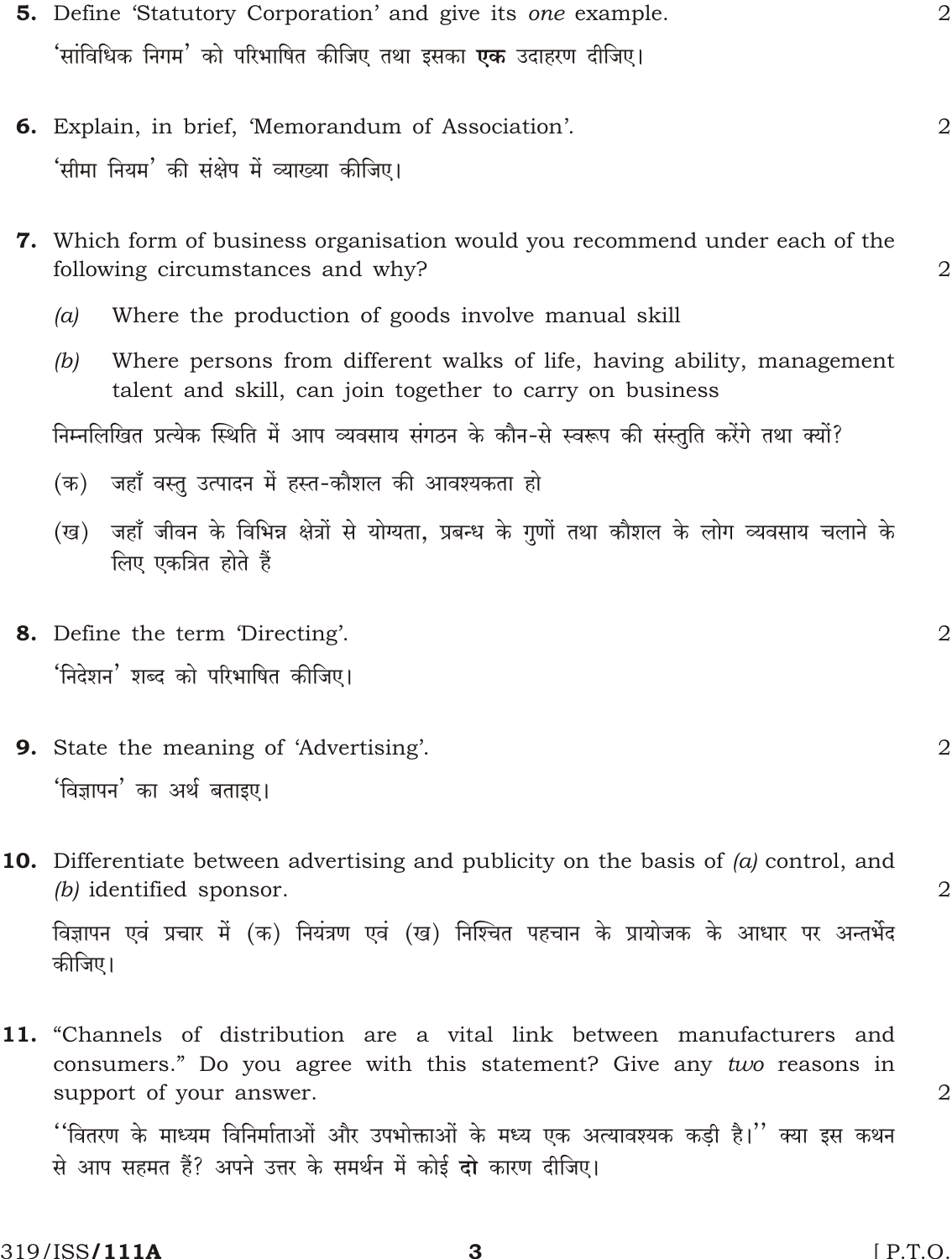12. One of your friends, running a big business, could not identify the type of business objectives and wants your help in identifying the type of business objectives in the following cases :

 $\overline{4}$ 

 $\overline{4}$ 

 $\overline{4}$ 

- $(a)$ Growth and expansion of business operations
- Promotion of social justice  $(b)$
- $\left( c\right)$ Ensuring fair return to the investors
- $(d)$ Providing fair remuneration and incentives to the employees

आपका एक मित्र, जो एक बड़ा व्यवसाय चला रहा है, व्यवसाय के उद्देश्यों के प्रकार को नहीं पहचान सका तथा निम्न स्थितियों में व्यवसाय के उद्देश्यों की पहचान करने में आपकी सहायता चाहता है :

- व्यावसायिक क्रियाओं का विकास एवं विस्तार  $(\overline{a})$
- (ख) सामाजिक न्याय को बढावा देना
- निवेशकों को उचित प्रतिफल सुनिश्चित करना  $(\pi)$
- (घ) कर्मचारियों को उचित प्रतिफल एवं अभिप्रेरक प्रदान करना
- 13. There are many benefits of electronic business. Give any four of such benefits of electronic business with brief explanation.

इलेक्टॉनिक व्यवसाय के अनेक लाभ हैं। इलेक्टॉनिक व्यवसाय के किन्हीं ऐसे **चार** लाभों की संक्षेप में व्याख्या कीजिए।

- 14. Differentiate between public corporation and government companies on the  $hasis$  of  $-$ 
	- $(a)$ establishment;
	- $(b)$ capital;
	- $(c)$ management;
	- $(d)$ suitability.

सार्वजनिक निगम एवं सरकारी कम्पनियों में निम्न के आधारों पर अन्तर्भेद कीजिए :

- (क) स्थापना
- (ख) पूँजी
- $(\Pi)$ प्रबन्धन
- $(\nabla)$ उपयुक्तता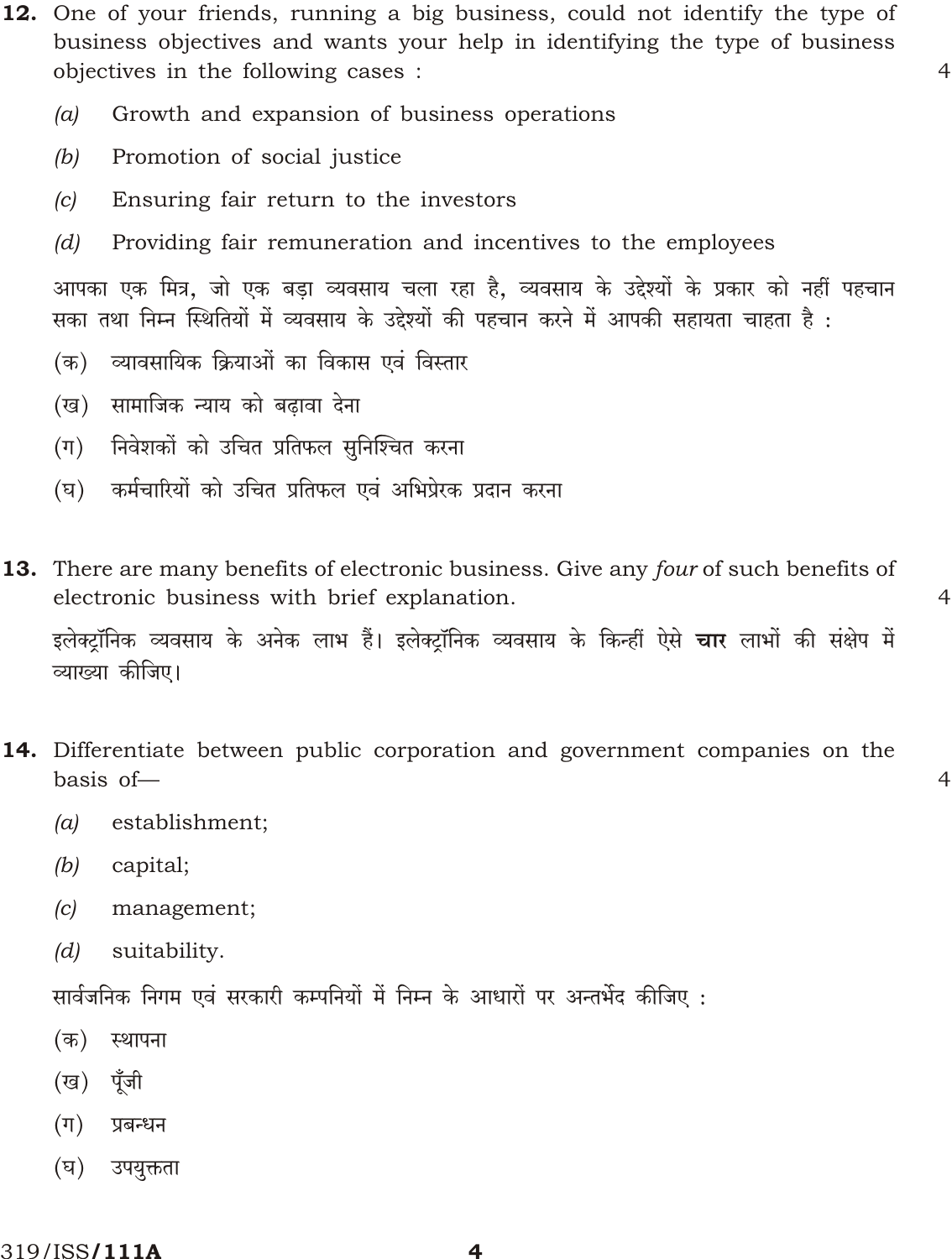''कार्य निष्पादन योग्यता एवं इच्छा दोनों पर निर्भर करता है तथा इच्छा अभिप्रेरण पर निर्भर करती है।'' इस कथन के संदर्भ में निदेशन के मुख्य तत्त्व के रूप में अभिप्रेरणा के महत्त्व के किन्हीं **चार** बिन्दुओं की व्याख्या कीजिए।

**16.** The Directors of Moon Limited, an organisation manufacturing scooters, have asked their Marketing Manager to achieve a target sale of 100 scooters per day. The Marketing Manager has delegated the task to his Deputy Sales Manager without giving him any authority. The Deputy Sales Manager could not achieve the target. Is the Marketing Manager responsible? Explain, in brief, the relevant principle in support of your answer.

मून लिमिटेड, एक स्कूटर विनिर्माण संगठन, के संचालकों ने अपने विपणन प्रबन्धक को प्रतिदिन 100 स्कूटर बेचने के लक्ष्य को प्राप्त करने के लिए कहा। विपणन प्रबन्धक ने इस कार्य को अपने उप-विक्रय प्रबन्धक को किसी प्रकार का अधिकार दिए बग़ैर सौंप दिया। उप-विक्रय प्रबन्धक लक्ष्य प्राप्त नहीं कर सका। क्या विपणन प्रबन्धक उत्तरदायी है? अपने उत्तर के समर्थन में सम्बन्धित सिद्धान्त की संक्षेप में व्याख्या कीजिए।

- 17. Explain, in brief, any four factors that influence the working capital requirement for any business enterprise. किसी व्यावसायिक उपक्रम की कार्यशील पूँजी की आवश्यक मात्रा के निर्धारण को प्रभावित करने वाले किन्हीं **चार** कारकों की संक्षेप में व्याख्या कीजिए।
- 18. Enumerate any four advantages of Stock Exchange to the investors. निवेशकों के दष्टिकोण से शेयर बाजार (स्टॉक एक्सचेन्ज) के किन्हीं **चार** लाभों की गणना कीजिए।
- 19. State any four merits of multiple shops. बहसंख्यक दुकानों के कोई **चार** लाभ बताइए।
- **20.** Explain, in brief, the following Rights of consumers:  $\overline{4}$ 
	- Right to be informed  $(a)$
	- $(b)$ Right to seek redressal

उपभोक्ताओं के निम्न अधिकारों की संक्षेप में व्याख्या कीजिए :

- (क) सूचना पाने का अधिकार
- (ख) शिकायत निवारण का अधिकार

5

 $\overline{4}$ 

 $\overline{4}$ 

 $\overline{4}$ 

 $\overline{4}$ 

 $\overline{4}$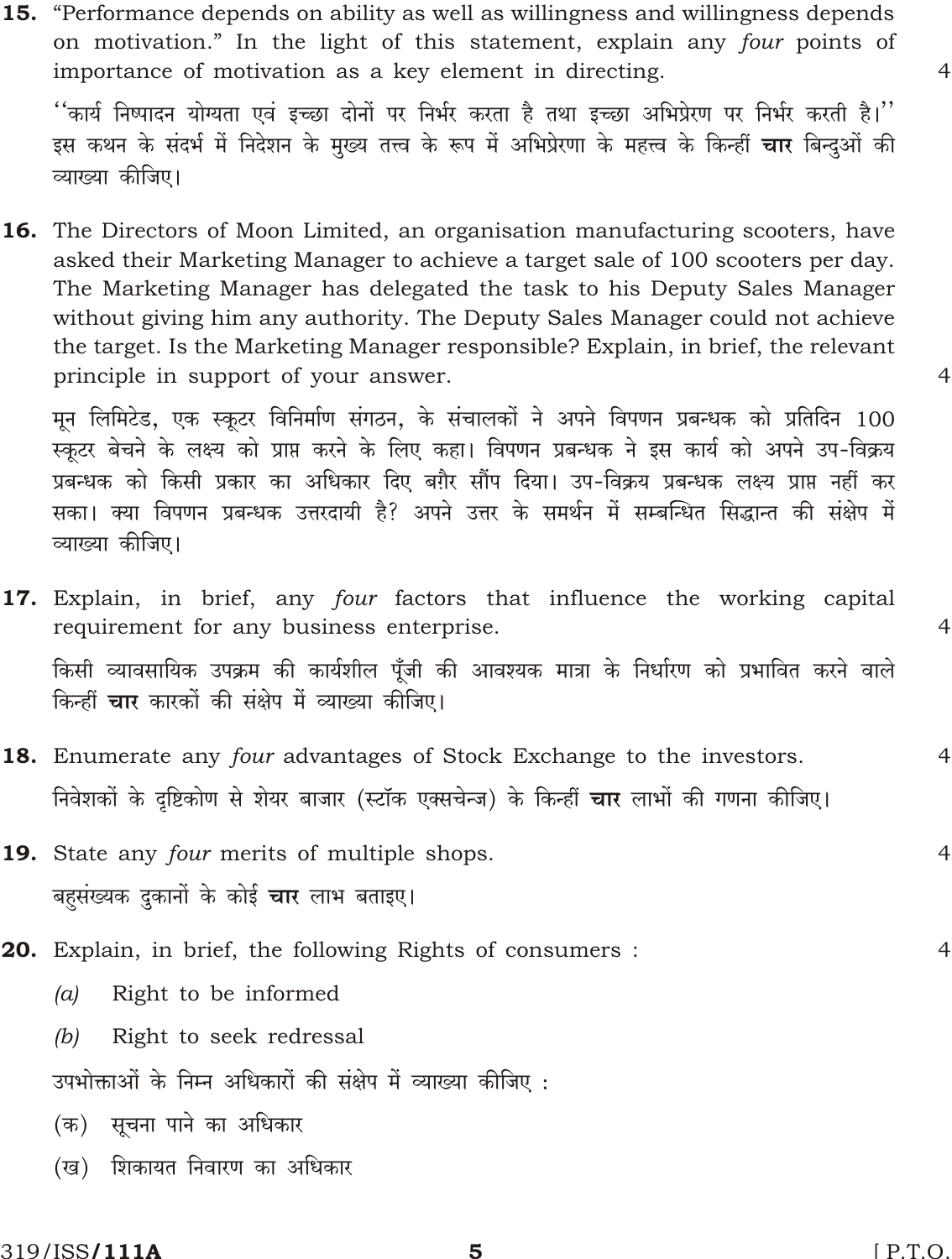6

6

6

6

21. Explain the social responsibility of business towards  $(a)$  employees, and  $(b)$  consumers.

(क) कर्मचारियों एवं (ख) उपभोक्ताओं के प्रति व्यवसाय के सामाजिक उत्तरदायित्वों की व्याख्या कीजिए।

- 22. Explain, in brief, any six functions of an entrepreneur. उद्यमी के किन्हीं छ: कार्यों की संक्षेप में व्याख्या कीजिए।
- 23. What is 'Controlling'? Explain, in brief, various steps involved in the process of controlling.

'नियंत्रण' क्या है? नियंत्रण-प्रक्रिया में निहित विभिन्न चरणों की संक्षेप में व्याख्या कीजिए।

24. The Directors of Mangauri Limited have decided to expand the business activities by increasing the stock of raw materials and finished goods at an estimated cost of Rs 1 crore. As the Finance Manager of the company, advise the Directors about various methods open to the company to raise necessary finance for this purpose.

मनगौरी लिमिटेड के संचालकों ने व्यावसायिक क्रियाओं का विस्तार करने हेतु एक करोड रुपये के अनुमानित मूल्य से कच्चे माल तथा तैयार माल के रहतिए में वृद्धि करने का निर्णय लिया है। कम्पनी के वित्त प्रबन्धक के रूप में आप संचालकों को इस उद्देश्य के लिए आवश्यक पूँजी जुटाने के लिए उपलब्ध विभिन्न साधनों के विषय में सलाह दीजिए।

25. Shriniwas Publishing House is planning to release a new book for the examinees of competitive examination for All India Services. The Sales Manager is considering two alternatives—Newspaper or Magazine—as media for advertising the book. Which medium will you recommend as more suitable for this purpose and why?

श्रीनिवास प्रकाशन गृह अखिल भारतीय सेवाओं के लिए प्रतियोगिता परीक्षा के परीक्षार्थियों के लिए एक नयी किताब के विमोचन की योजना बना रहा है। पुस्तक के विज्ञापन हेतु विक्रय प्रबन्धक दो विकल्प—समाचारपत्र अथवा पत्रिकाओं को विज्ञापन माध्यम के रूप में विचार कर रहा है। आप इसके लिए अधिक उपयुक्त कौन-से माध्यम की संस्तुति करेंगे तथा क्यों?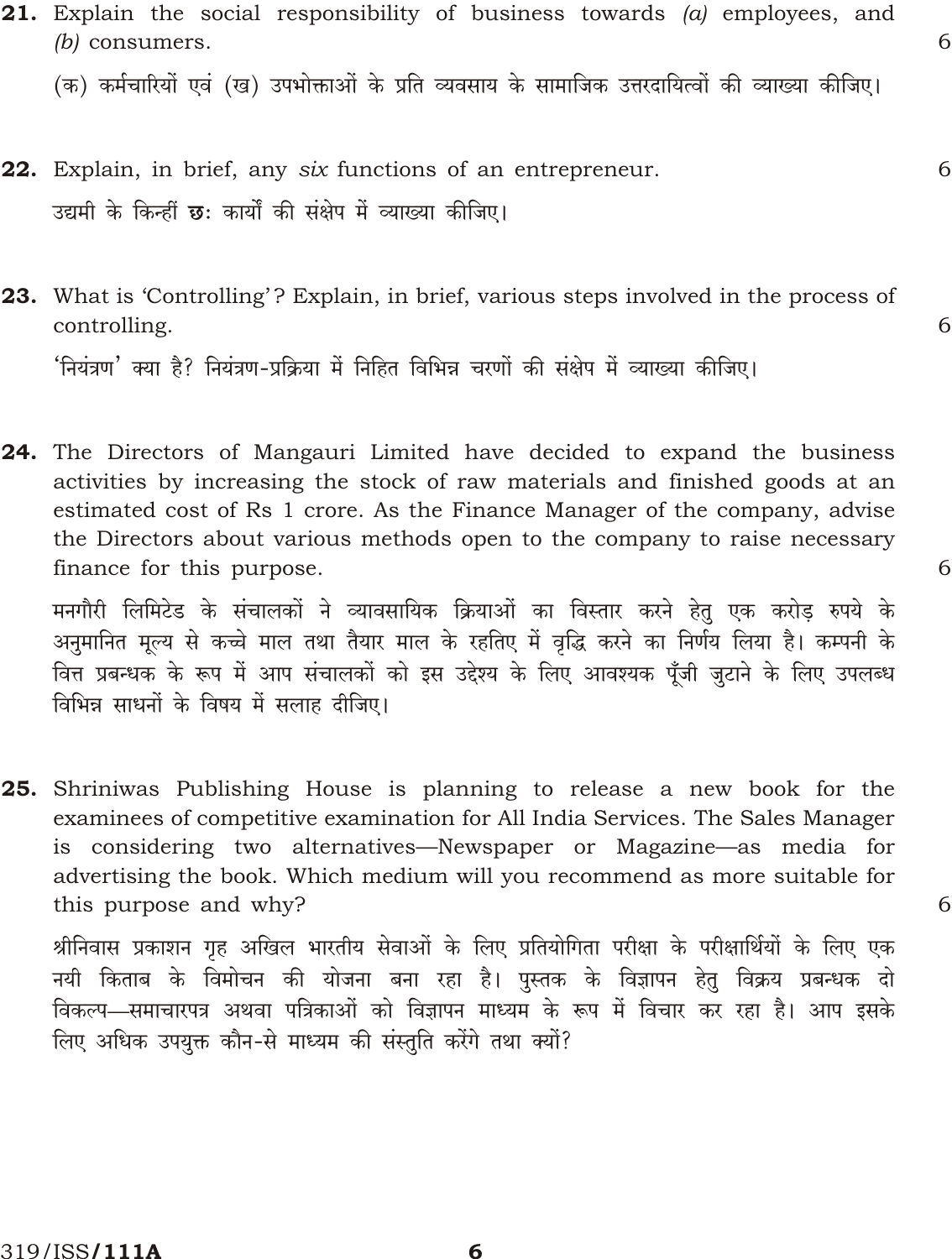#### **SECTION-B**

#### खण्ड–ब

## OPTION-I

### विकल्प–ा

# (Self-Employment in Business) (व्यवसाय में स्व-रोज़गार)

- 26. An agent entered into a contract with third party and made personal profits. Identify the duty of the agent that is being violated in the above case.  $\mathbf{1}$ एक एजेन्ट किसी तीसरे पक्ष से अनुबन्ध कर व्यक्तिगत लाभार्जन करता है। उपरोक्त दशा में एजेन्ट ने अपने जिस कर्तव्य की अवहेलना की. उसे पहचानिए।
- 27. Define 'Ancillary Industrial Undertaking'. 'सहायक औद्योगिक उपक्रम' को परिभाषित कीजिए।
- 28. Explain any two functions of insurance agencies for insurance companies.  $\overline{2}$ बीमा कम्पनियों के प्रति बीमा एजेन्सियों के किन्हीं दो कार्यों की संक्षेप में व्याख्या कीजिए।
- 29. Explain, in brief, any four factors which require consideration while taking decision about the location of a business. व्यवसाय-स्थान के बारे में निर्णय करते समय ध्यान में रखे जाने वाले किन्हीं चार तत्त्वों की संक्षेप में व्याख्या कीजिए।
- 30. "Packaging agencies serve no useful purpose except making the product a showpiece." Do you agree with this statement? Give reasons in support of your answer.

''पैकेजिंग एजेन्सियां उत्पाद को सजावट की वस्तू बनाने के सिवाय कोई लाभप्रद सेवा प्रदान नहीं करतीं।'' क्या आप इस कथन से सहमत हैं? अपने उत्तर के समर्थन में कारण दीजिए।

 $\overline{2}$ 

 $\overline{4}$